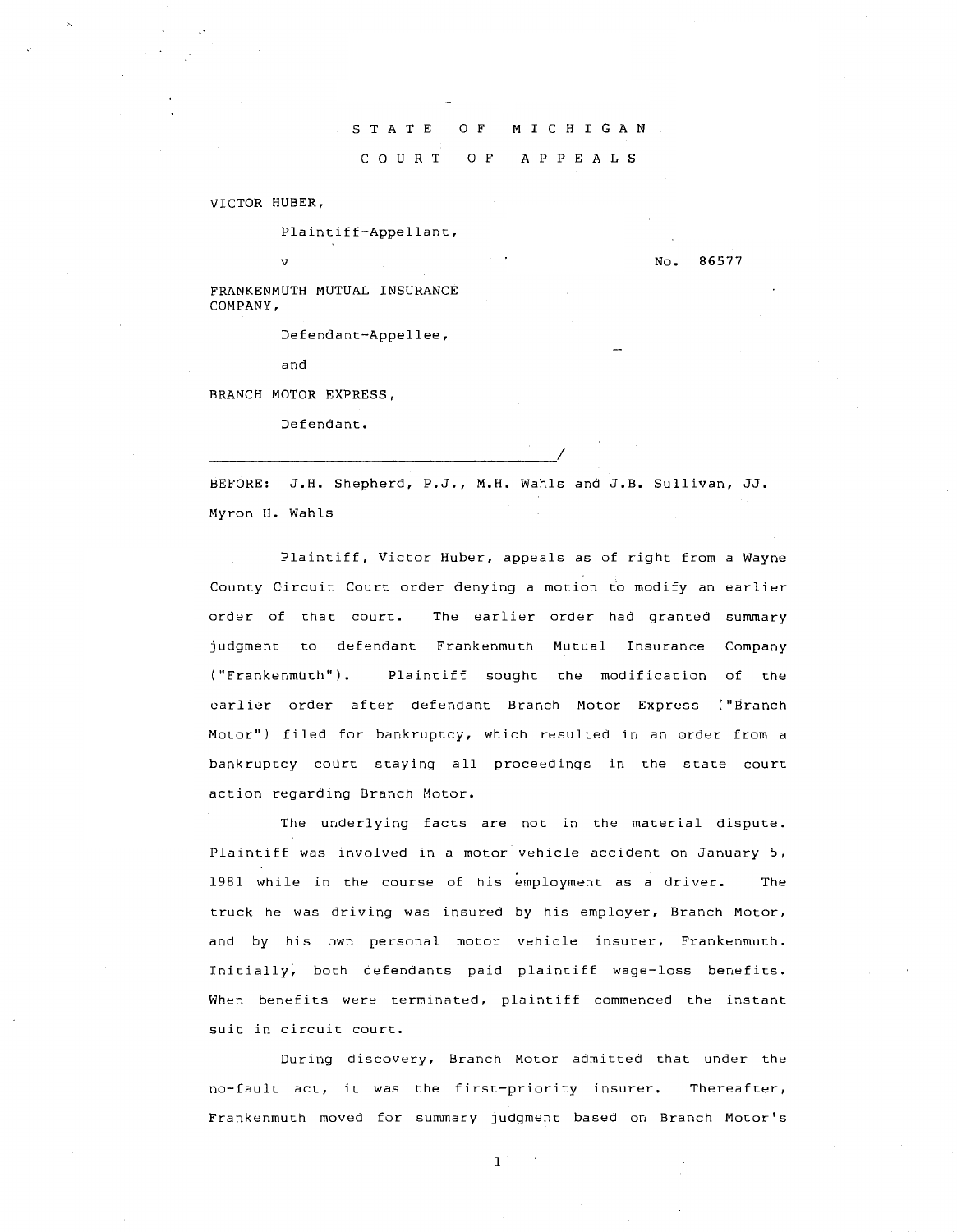admission that it was the first-priority insurer. Plaintiff opposed the motion, contending that the priorities under the nofault act could not be admitted as a matter of law and that future events might indicate that Frankenmuth, and not Branch Motor, was the proper insurer with priority. Simultaneously, plaintiff moved for partial summary judgment against Branch Motor based on its admission that it was the proper priority insurer. Circuit Court Judge Irwin Burdick granted partial summary judgment to plaintiff and Frankenmuth, and the case proceeded to mediation.

Since it was evaluated at less than \$10,000, Judge Burdick remanded the case to district court. At that time, plaintiff learned that Branch Motor had commenced bankruptcy proceedings. The bankruptcy court issued a stay of all proceedings regarding Branch Motor. Realizing that Branch Motor might be uncollectable, plaintiff filed a motion in district court to reinstate Frankenmuth as a party defendant. Frankenmuth failed to appear at the hearing on that motion and filed no objections. The motion was granted by District Court Judge Frederick E. Byrd on November 28, 1984.

Approximately one month later, Frankenmuth moved to set aside the November 28, 1984 order. In an order dated March 18, 1985, Judge Byrd amended the November 28, 1984 order by deleting that portion of his former order which had reinstated Frankenmuth. Apparently, Judge Byrd believed that he was unable to modify a circuit court order. In response, plaintiff went back to circuit court and filed a motion requesting relief from Judge Burdick 's order dismissing Frankenmuth. The motion was heard and dented by Judge Richard P. Hathaway. Plaintiff then filed an appeal of the district court's refusal to reinstate Frankenmuth as a party defendant. That appeal was dismissed by Judge Hathaway.

Plaintiff now appeals from Judge Hathaway's denial of plaintiff's motion to modify the original circuit court order dismissing Frankenmuth.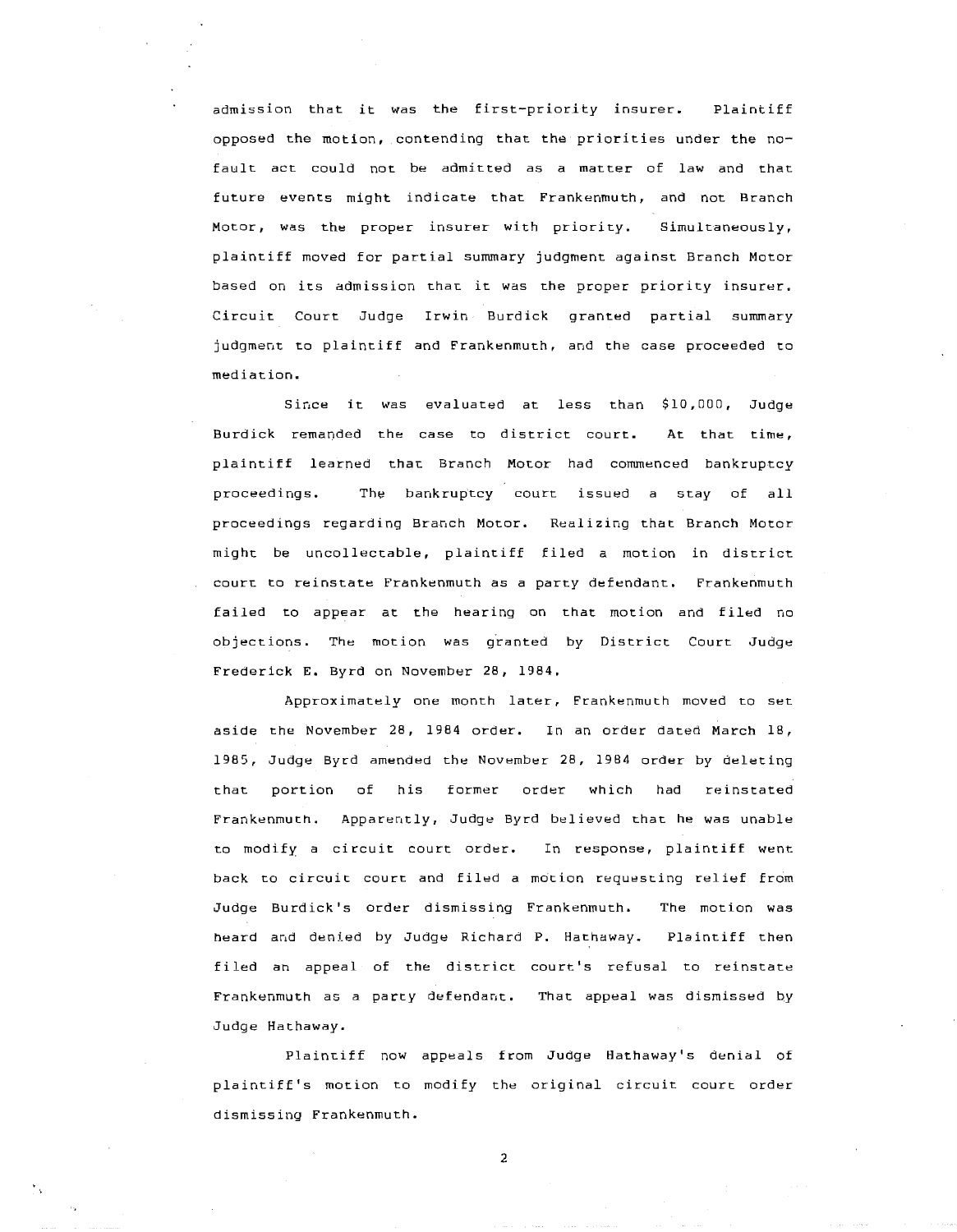Plaintiff raises three issues. The first issue deals with procedure and is of first impression. We must decide if, once a case is removed from the circuit court to the district court, the district court has authority to modify pre-removal circuit court orders. We hold that a district court has the authority to modify an earlier circuit court order in a case which has been removed to the district court due to lack of jurisdiction in the circuit court.

Plaintiff faiied to raise this issue below. Generally, this Court will not review an issue which was not raised and decided by the trial court. MCR 7.203; Am Way Service Corp v Insurance Commissioner, 113 Mich App 423, 428; 317 NW2d 870 (1982). However, we will review such an issue in order to insure that a miscarriage of justice will not occur. Id.

At issue here is MCR 2.613(B), which deals with the power to set aside a judgment, and MCR 2. 227, which addresses the transfer of cases due to lack of jurisdiction.

MCR 2.613(B) provides:

"(B) Correction of Error by Other Judges. A judgment or order may be set aside or vacated, and a proceeding under a judgment or order may be stayed, only by the judge who entered the judgment or order, unless that judge is absent or unable to act. If the judge who entered the judgment or order is absent or unable to act, an order vacating or setting aside the judgment or unable to act, an order vacating or setting aside the judgment or<br>order or staying proceedings under the judgment or order may be<br>entered by a judge otherwise empowered to rule in the matter." (Emphasis added).

The predecessor to MCR 2.613(B) was GCR 1963, 529.2:

"2. Correction of Error by Other Judges. No judgment or order shall be set aside or vacated, and no proceeding under a judgment or order shall be stayed by any circuit judge except the one who made the judgment or order, unless he is absent or unable to act. If the circuit judge who made the judgment or order is absent or unable to act, an order vacating or setting aside the judgment or order or staying proceedings under the judgment or order may be made by any of the other judges of the circuit or any judge assigned to the circuit." (Emphasis added.)

The policy behind the rule requiring litigants to appear before the judge who made the judgment or order is that the original judge is best qualified to rule on the matter. Honigman & Hawkins, Michigan Court Rules Annotated, Rule 529, Comment 7, 230. In addition, such a rule tends to preserve the dignity and stability of judicial action by preventing unhappy litigants from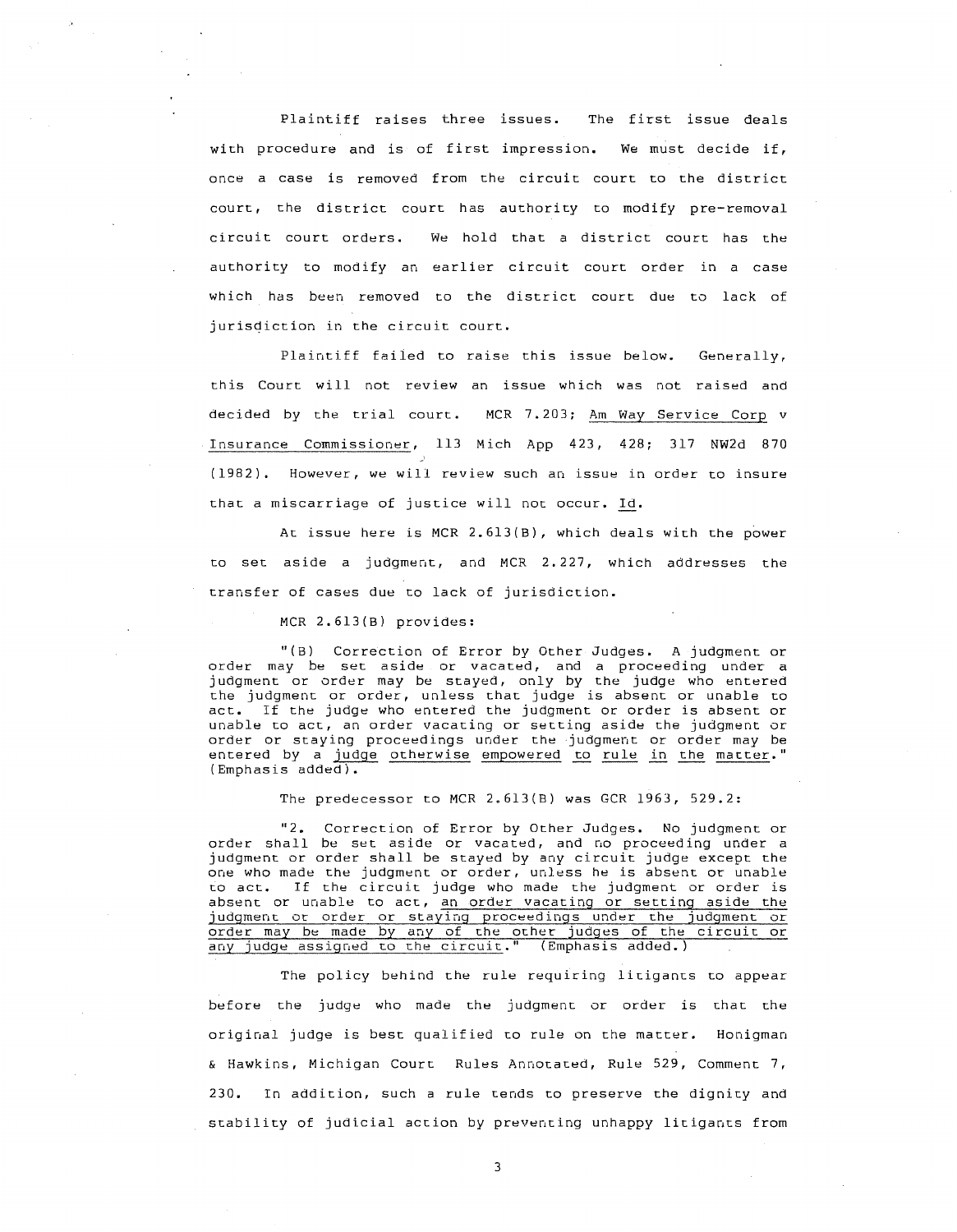turning to other trial judges to have the judgment "reversed," and prevents "judge shopping." Id. However, the old rule further provided that if the judge who originally entered the judgment or order is absent or unable to act, action may be taken by any of the other judges of the circuit or by any judge assigned to the circuit.

The new rule is basically the same as its predecessor in that it gives primary jurisdiction to the original judge. 2 Martin Dean Webster, Michigan Court Rules Practice, Comment 5, 574. The only difference in the new rule is that, instead of stating that a judge of the same circuit may act as a substitute when necessary, it states that "a judge otherwise empowered to rule in the matter" may act as a substitute. That is, a judge who would have been qualified to hear the case initially may act as a substitute for the original judge. Usually, this rule is used to empower a subsequent judge of the same level as to the initial judge to hear the case. However, there are occasions when a judge of a different level will be authorized to pass decision on a case. The most: common instance is when a lower court judge is sitting by assignment. In that case, the lower court judge is treated as if he or she is a judge of the higher court:.

Here, we have a different twist. The case was originally brought in circuit court and then sent down to district court. Thus, the second judge was neither from, nor acting at, the same level as the first judge. The question in this case then is whether the second judge was "empowered" to rule on the matter before him.

Of significance is MCR 2.227, which provides for the transfer of a case and the conferring of jurisdiction on another court. That rule states:

"(A) Transfer to Court Which Has Jurisdiction.

"(1) When the court in which a civil action is pending determines that it lacks jurisdiction of the subject matter of the action, but that some other Michigan court would have jurisdiction of the action, the court may order the action transferred to the other court in a place where venue would be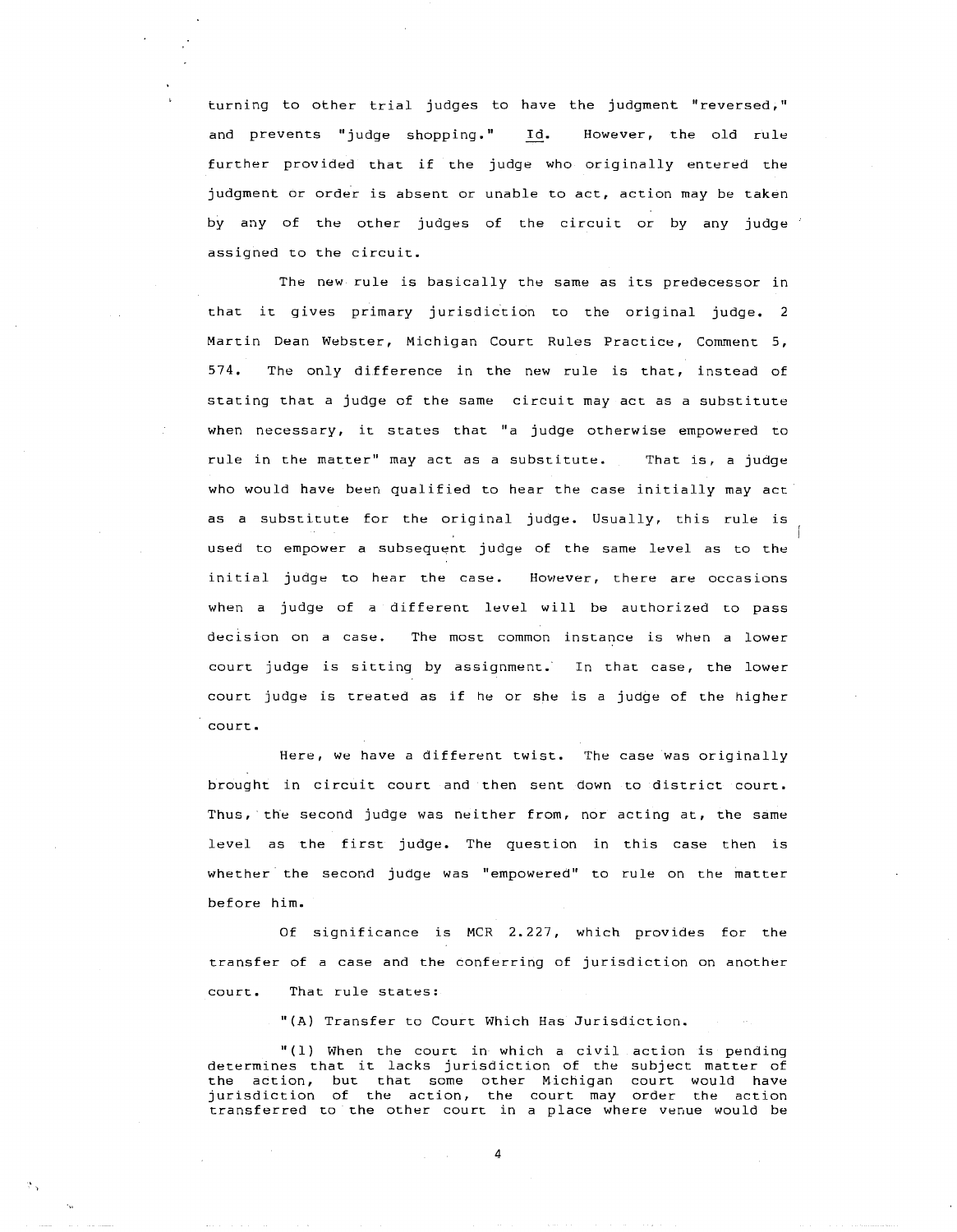proper. If the question of jurisdiction is raised by the court on its own initiative, the action may not be transferred until the parties are given notice and an opportunity to be heard on the jurisdictional issue.

## \* \* \* \*

## "(B) Procedure After Transfer.

"(1) The action proceeds in the court to which it is transferred as if it had been originally filed there. If further pleadings are required or allowed, the time for filing them runs from the date the clerk sends notice that the file has been forwarded under subrule (A)(4). The court to which the action is transferred may order the filing of new or amended pleadings." (Emphasis added.)

To simplify, when a case is transferred, the rulings of the original court become, in effect, the rulings of the new court. The new court is thus "empowered" to act upon those orders as if the orders were its own. Therefore, the district court in this case was authorized to modify the circuit court order dismissing Frankenmuth as a co-defendant. Accordingly, once the case was transferred to the district court due to lack of subject matter jurisdiction, the circuit court's authority was *by* appeal only.

Plaintiff's second argument is that he is entitled to relief from the initial order dismissing Frankenmuth because the subsequent bankruptcy and stay of proceedings against Branch Motors left him without a viable defendant. According to plaintiff, that new development constitutes extraordinary circumstances which warrant setting aside the original circuit court order.

Relief from a judgment may be granted for a variety of reasons pursuant co MCR 2.612(C)(l), formerly GCR 1963, 528.3, which states, in part:

(C) Grounds for Relief From Judgment

(1) On motion and on just. terms, the court may relieve a party or the legal representative of a party from a final judgment, order, or proceeding on the following grounds:

(a) Mistake, inadvertence, surprise, or excusable neglect.

(b) Newly discovered evidence which by due diligence could not have been discovered in time to move for a new trial under MCR 2.611(8).

5

\* \* \*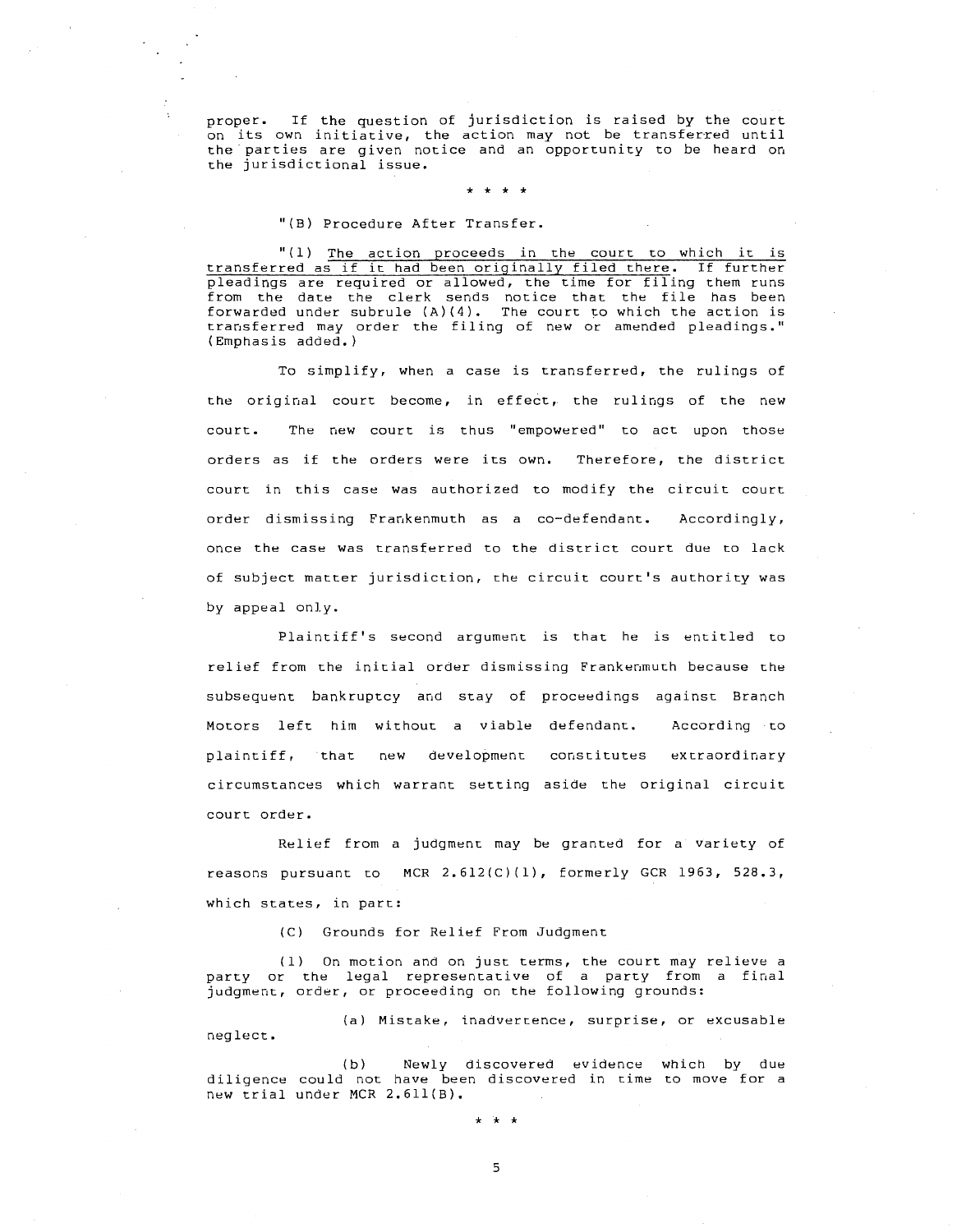( f) Any other reason justifying relief from the operation of the judgment.

A trial court's decision to grant relief based on this court rule is discretionary and will not be disturbed absent an abuse of discretion. Bye v Ferguson, 138 Mich App 196, 202; 360 NW2d 175 (1984).

We conclude that on the facts of this case, relief should have been granted. Failure to do so was an abuse of discretion. Frankenmuth was dismissed on the assumption that Branch Motor would pay the expenses of plaintiff. The order was based on Branch Motor's admission that it was liable for plaintiff's expenses because it was the first-priority insurer under nofault, an ultimate conclusion of law for the courts. At the time the order was entered, the parties believed that Branch Motor would be able to fulfill its obligation. None of the parties contemplated that Branch Motor would subsequently be involved in bankruptcy proceedings and thus essentially become uncollectable. Therefore, once it became obvious that the circumstances had changed and Branch Motor had become uncollectable, Frankenmuth should have been reinstated as a party defendant.

Plaintiff's final argument is that Frankenmuth is the next proper priority insurer under the no-fault act and, as such, is liable if the first priority insurer is unable to pay.

At issue is MCL  $500.3114(4)$ ; MSA  $24.13114$ , which states:

 $''(4)$  Except as provided in subsections (1) to (3), a person suffering accidental bodily injury arising from a motor vehicle accident while an occupant of a motor vehicle shall claim personal protection insurance benefits from insurers in the following order of priority:

"(a) The insurer of the owner or registrant of the vehicle occupied;

 $"$  $(b)$ occupied." The insurer of the operator of the vehicle

Case law interpreting this provision has generally involved situations where employers have not insured vehicles used in the course of employees' employment. For example, in Lee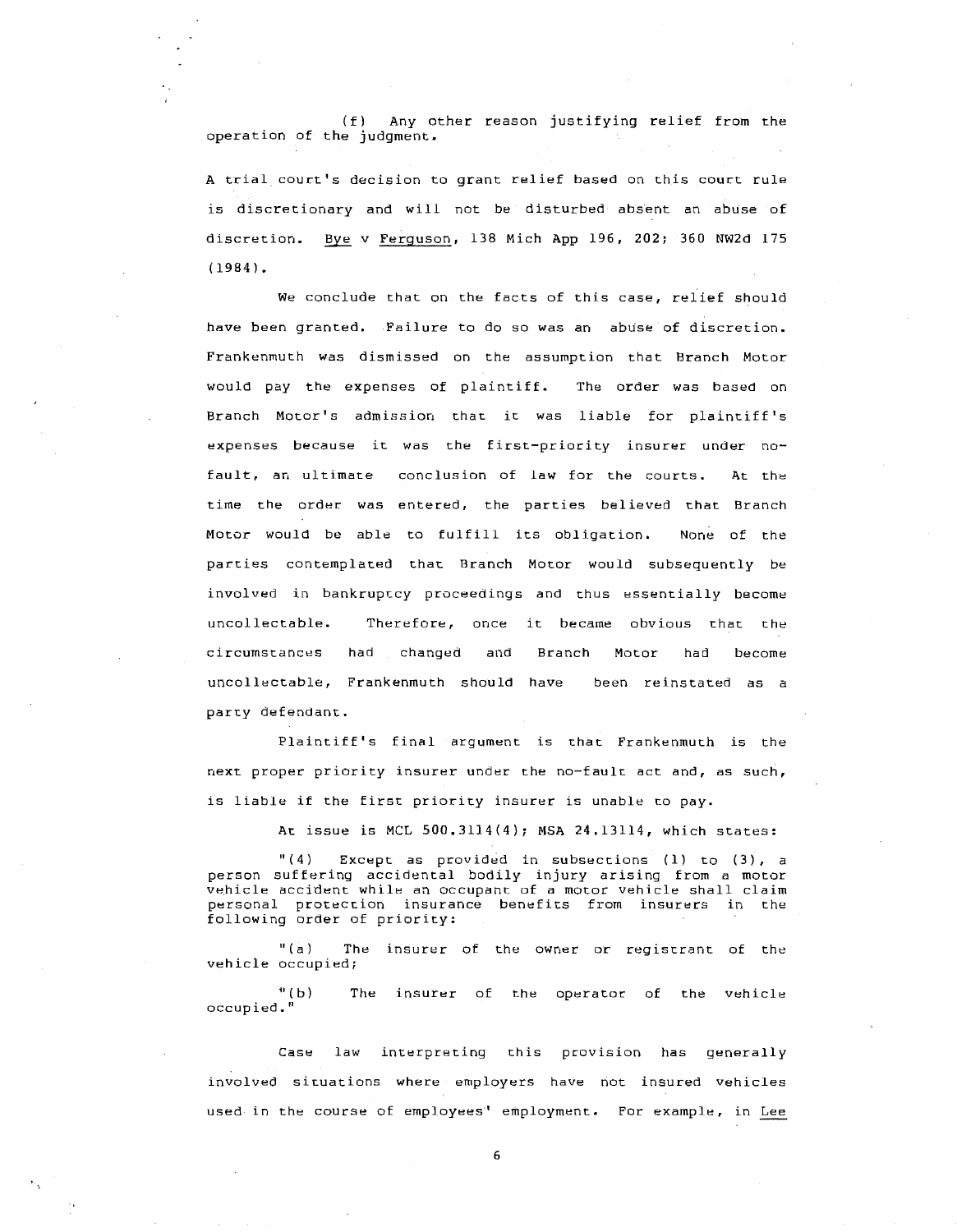v DAIIE, 412 Mich 505; 315 NW2d 413 (1982), plaintiff's employer, the United States Post Office, was not required to insure the vehicles used by its employees. Plaintiff sought benefits from his personal insurer, even though the personal insurer did not insure the post office vehicle. The Supreme Court stated:

"Sections 3114(4) and 3115 are concerned, of course, with priorities among personal protection insurers of owners and operators of motor vehicles and, in this case, there is no insurer of the owner of the post office vehicle. The point to be made, however, is that by reason of the combined effect of §3114(1) and the first clause of both §§ 3114(4) and 3115 ('except as provided in subsection [l] of section 3114'), the personal insurer of an injured claimant may stand liable for benefits despite the fact that it has written no coverage respecting any vehicle involved in the accident and indeed that no vehicle involved in the accident has any coverage whatever." Id., 516.

The Supreme Court also indicated that the broader purpose behind §§ 3114 and 3115 is to provide benefits whenever an insured is injured in a motor vehicle accident, whether or not a registered or covered motor vehicle is involved. The statutes' narrower purpose, the Court stated, is to ensure that an injured person's personal insurer stand primarily liable for such benefits, whether or not its policy covers the vehicle involved or the vehicle is insured by another no-fault carrier. Id., 515.

In response, Frankenmuth argues that plaintiff's sole remedy is found in MCL 500.3114(3); MSA 24.13114, which states:

"An employee, his or her spouse, or a relative of either domiciled in the same household, who suffers accidental bodily injury while an occupant of a motor vehicle owned or registered by the employer, shall receive personal protection insurance benefits to which the employee is entitled from the insurer of the furnished vehicle." (Emphasis added.)

Frankenmuth asserts that the relevant vehicle ir, this case was, in effect, owned by Branch Motor, plaintiff's employer, and that therefore plaintiff cannot seek benefits under MCL 500.3114(4); MSA 24.13114 against Frankenmuth.

Frankenmuth's assertion with respect to MCL 500.3114(3); MSA 24.13114 is unfounded. The vehicle in question was never owned or registered by plaintiff's employer, but rather was owned by plaintiff. The particular arrangement involved a "trip-lease" agreement whereby plaintiff leased the vehicle to his employer, who in turn insured the vehicle and authorized plaintiff to use